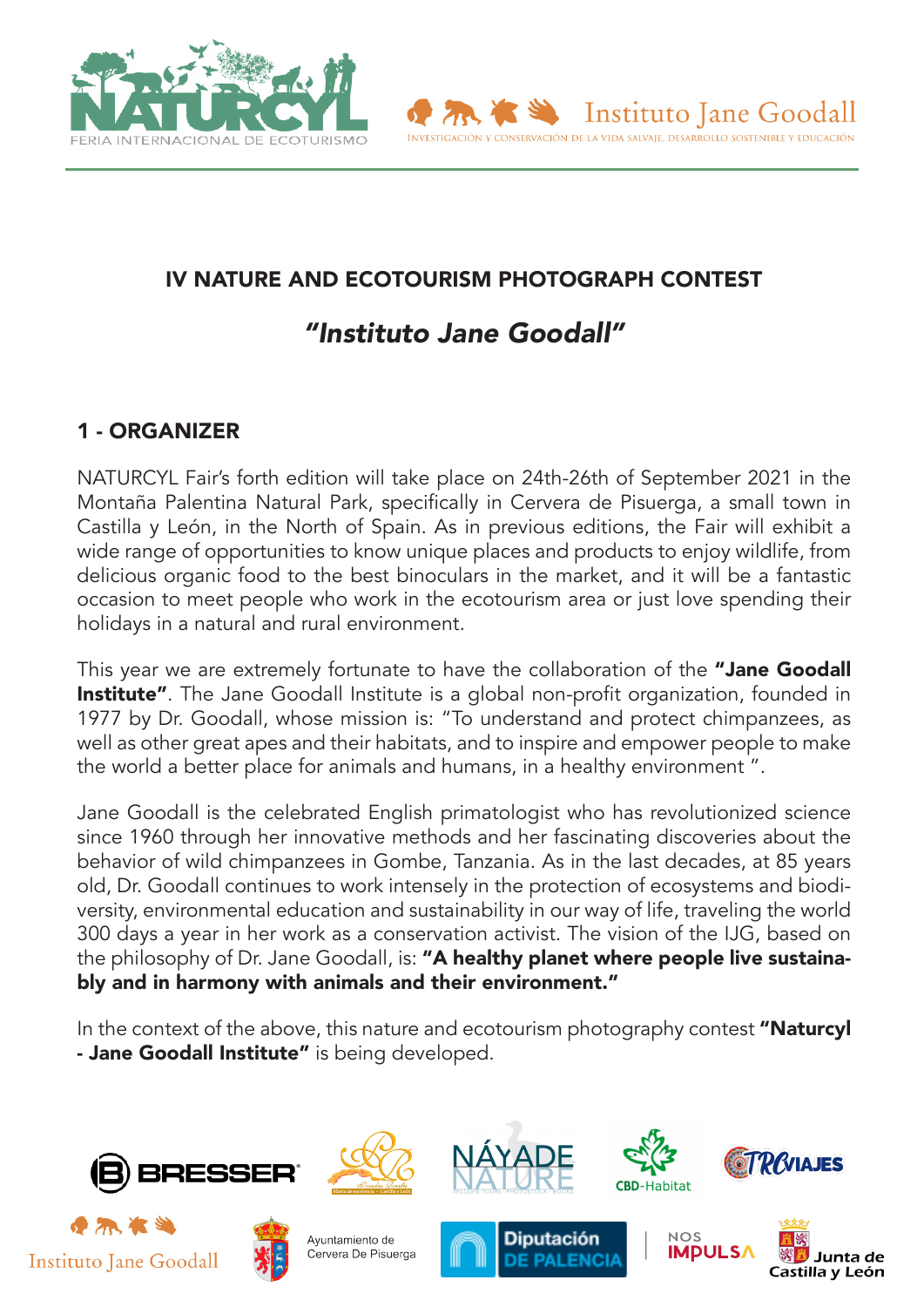



# 2 - CONTESTANTS

The competition is open to all members of the public. Everyone can apply, professionals or amateurs, regardless of age or nationality. The contest rules can be found in the website www.naturcyl.es

# 3 - TOPICS AND CATEGORIES

Ecotourism is a sustainable activity which allows us to enjoy nature, preserve it and support local economy at the same time. Taking this into account, the jury will reward outstanding images across five categories. Photographers should consider the category description when entering their work. Judges are also looking for good composition, creativity and clear photographs.

# Category 1 - ECOTOURISM AND RURAL SPACES

Trekking, wildlife watching, climbing... pictures with a preservation and ecotourism message.

# Category 2 - EXPERIENCING LANDSCAPE

Two different options:

# A - Iberian landscape

Photographs that show the landscape value of the Iberian Peninsula, images with a high aesthetic or artistic value, will be awarded.

# B - Landscape from Castilla y León

Castilla y León is one of the most biodiverse regions in Europe. Its great extension favors the diversity of habitats and landscapes. Photographs that show the landscape value of this Community, images with a high aesthetic or artistic value will be awarded.









Instituto Jane Goodall

INVESTIGACIÓN Y CONSERVACIÓN DE LA VIDA SALVAJE, DESARROLLO SOSTENIBLE Y EDUCACIÓN





Ayuntamiento de Cervera De Pisuerga





Castilla y León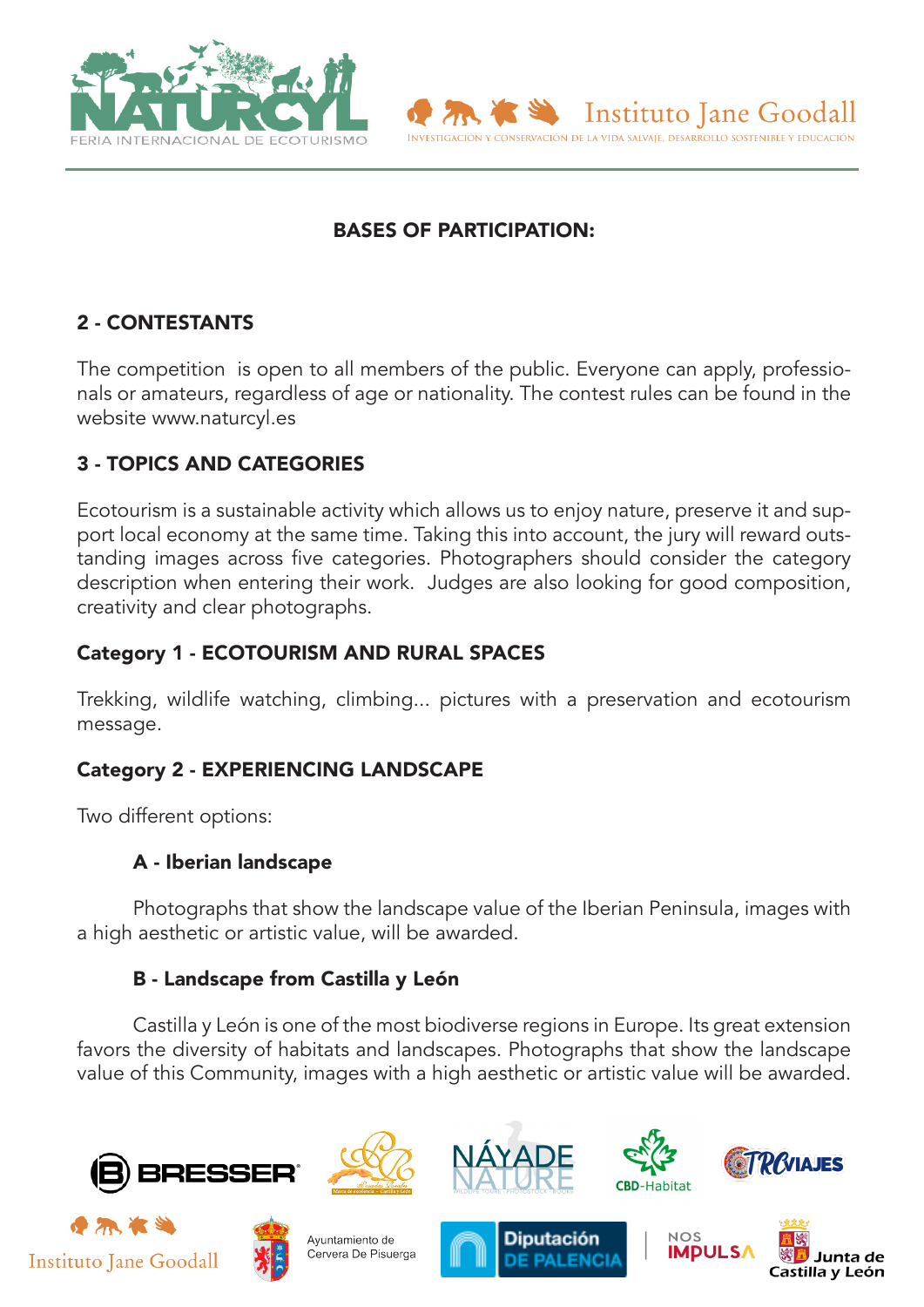



Pictures of any type of animal which can be found in Spain and Portugal. Images showing the daily life and behaviour of the species and the challenge of getting them will be specifically considered. No pictures taken to animals in captivity or which are evidence of any animal harm will be accepted.

Instituto lane Goodall

INVESTIGACIÓN Y CONSERVACIÓN DE LA VIDA SALVAJE, DESARROLLO SOSTENIBLE Y EDUCACIÓN

# Category 4 - IBERIAN FLORA

The plant world does not have as many followers as bird watching or watching bears, lynxes and wolves, but it is certainly also an exciting activity and many times very close to us.

For this reason we want to reward and value photographs that show us the incredible life of plants, their diversity, their varieties and their rarities. No pictures taken to garden plants or which have been cut for this purpose will be accepted.

# Category 5 - ASTRONOMY

Astronomy is the science that studies everything related to the universe, and today, it has also become an ecotourism activity with thousands of followers around the world. The search for dark and unpolluted skies directs this flow of sky watchers to the most isolated and best-preserved natural spaces.

For this reason we want to reward and value photographs that show us the incredible celestial dome anywhere in the world.

# Category 6 - PROTECTED NATURAL SPACES OF THE WORLD

The protection of certain natural spaces is essential for the conservation of ecosystems

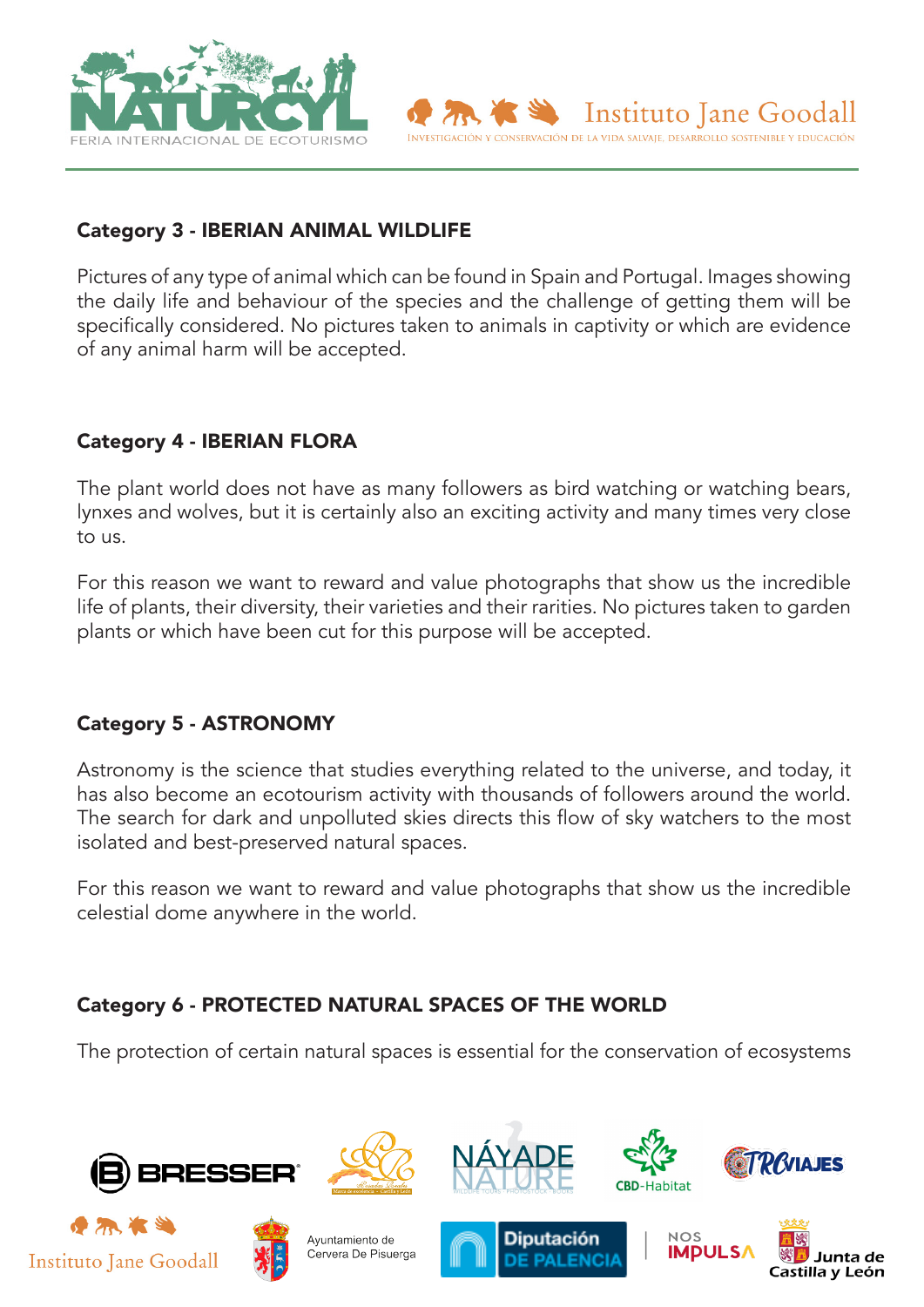

and species, both flora and fauna and all their associated cultural values. These protected natural areas are being the most decisive tool for the conservation of nature and the fight against climate change, with more than 120,000 places under some category of protection around the world.

For this reason we want to reward and value photographs that show us the enormous diversity of protected natural spaces on this planet.

# 4 - PHOTOGRAPHS FORMAT, DEADLINE AND SUBMISSION

No picture previously awarded will be accepted.

Images should have 1500 pixels in the longer side and should be no larger than 3 Mb, with no cutting, frame or other added element.

Authors will be able to submit up to 5 pictures for every category, maximum 30 pictures in all. They will be charged  $2 \epsilon$  per picture sent.

The deadline for submission is from 7th June 2021 to 5th September 2021 - 23:59 local time.

For the submission, a form which can be found in the webpage **www.naturcyl.es** should be filled in with the following information: author's name and surname, email address, DNI or passport number, contact telephone number and picture title.

# 5 - AWARDS AND CONTEST DECISION

A shortlist of photographers will be selected and announced in the awards ceremony during the Fair. Before that, authors shortlisted will be notified by email or telephone and informed about the date and time of the prize giving.

The winners will be chosen from the shortlist and announced during the very moment of the prize giving ceremony. The jury's decision will be final.











Diputación







Instituto Jane Goodall

INVESTIGACIÓN Y CONSERVACIÓN DE LA VIDA SALVAJE, DESARROLLO SOSTENIBLE Y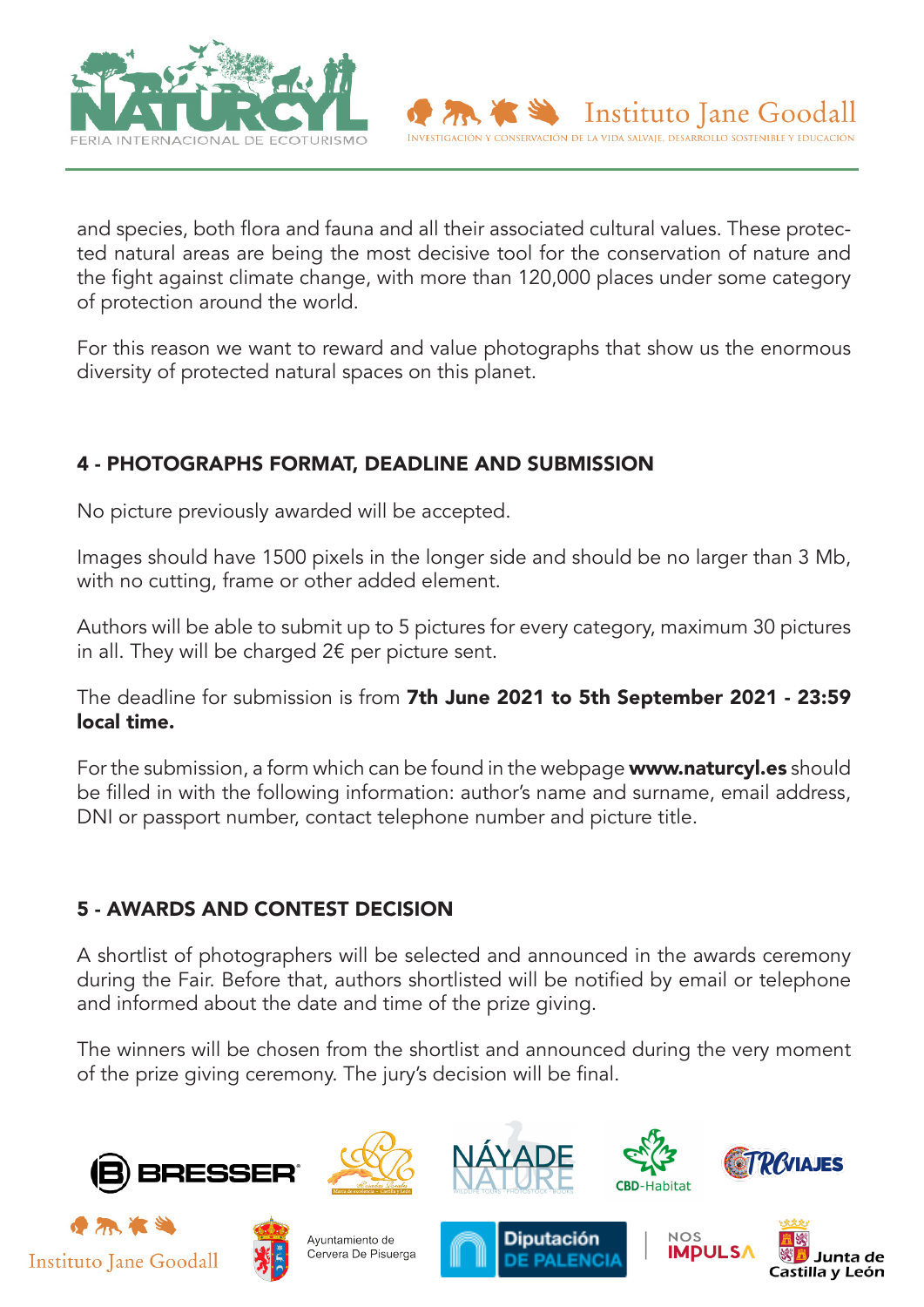

There will be 10 awards: first prize (overall winner), second prize, third prize and six more prizes, one for each category. There will also be 21 honour awards (3 for each category). All the awarded images will be part of a photographic exhibition.

Instituto Jane Goodall

INVESTIGACIÓN Y CONSERVACIÓN DE LA VIDA SALVAJE, DESARROLLO SOSTENIBLE Y EDUCACIÓN

# Naturcyl 2021 First Prize (overall winner) consists of::

A 10-days trip for one person to the Dindéfélo Communal Natural Reserve in Senegal, to know through the Jane Goodall Institute one of the most beautiful natural landscapes in Western Africa. (For further information see the details about the trip).

o Pack of 3 books published by Náyade Nature *Books*.

A 2-days stay for two persons in a double bedroom offered by Posadas Reales de Castilla y León.

o Certificate.

Naturcyl 2021 Second Prize consists of:

A 10-day trip for one person to Costa Rica, a paradise of biodiversity. With the expert collaboration of TRC Viajes you will be able to know from north to south the Caribbean coast of the Costa Rican country. An essential trip to soak up the culture and nature of this Central American country. Emblematic natural spaces such as the Tortuguero National Park and the Cahuita National Park with its coral reefs will be visited. There will also be the opportunity to visit indigenous communities such as the Birbri. (For further information see the details about the trip).

o Pack of 3 books published by Náyade Nature *Books*.

A 2-days stay for two persons in a double bedroom offered by Posadas Reales de Castilla y León.

o Certificate.

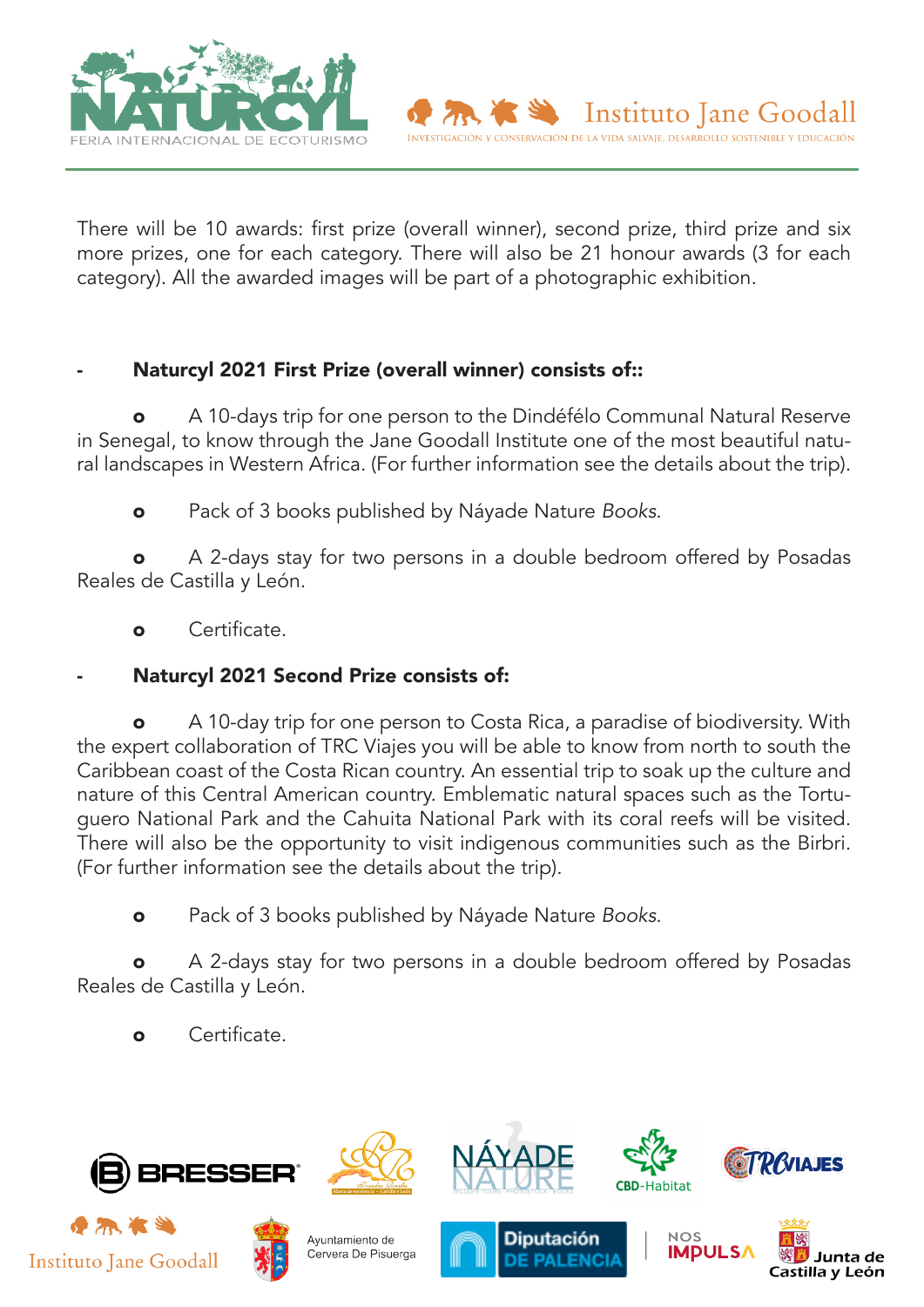



A 7-days trip por one person to the Orango National Park in Guinea Bissau, to know through the Fundación CBD Hábitat a sustainable tourism project. It includes a visit to the Bijagós islands. (For further information see details about the trip).

o Pack of 3 books published by Náyade Nature *Books*.

A 2-days stay for two persons in a double bedroom offered by Posadas Reales de Castilla y León.

- o Certificate.
- Prize "Ecotourism and rural spaces" Category consists of:
	- **o** Bresser battery for camping
	- **o** Guide of Natural Protected Areas in Castilla y León

A 2-days stay for two persons in a double bedroom offered by Posadas Reales de Castilla y León.

o Certificate.

#### Prize "Iberian Landscapes" Category consists of:

- o Binocular Bresser Bak 4 / lentes ed multicoating.
- o Guide of Natural Protected Areas in Castilla y León

**o** A 2-days stay for two persons in a double bedroom offered by Posadas Reales de Castilla y León.

o Certificate.











**Diputación** 







Instituto Jane Goodall

INVESTIGACIÓN Y CONSERVACIÓN DE LA VIDA SALVAJE, DESARROLLO SOSTENIBLE Y EDUCACIÓN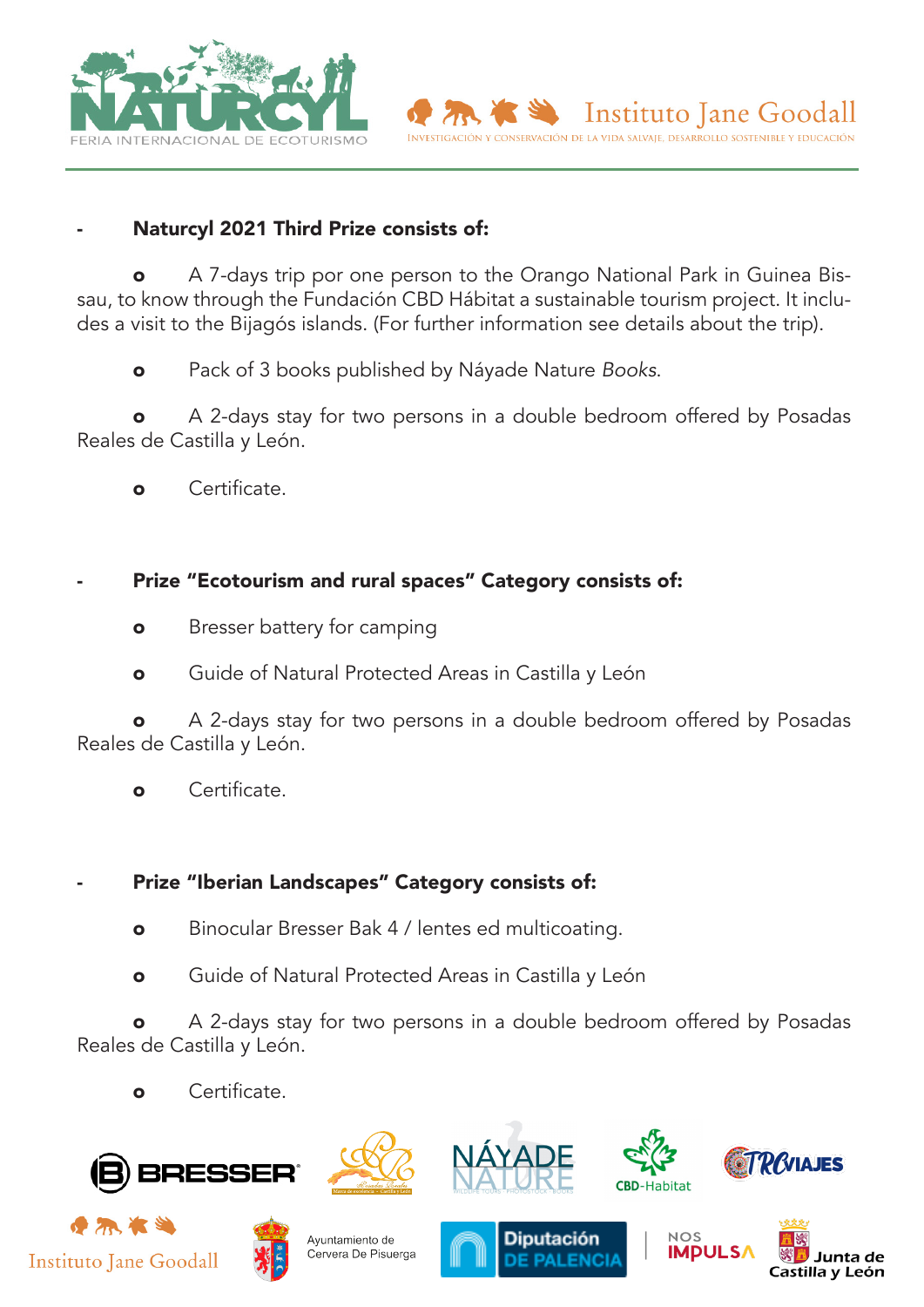



# Prize "Landscape from Castilla y León" Category consists of:

- **o** Pack of 2 binoculars + 2 National Geographic walkies
- o Guide of Natural Protected Areas in Castilla y León

A 2-days stay for two persons in a double bedroom offered by Posadas Reales de Castilla y León.

o Certificate.

# Prize "Iberian Wildlife" Category consists of:

- **o** Bresser day and night photo trapping camera
- o Guide of Natural Protected Areas in Castilla y León

A 2-days stay for two persons in a double bedroom offered by Posadas Reales de Castilla y León.

o Certificate.

#### Prize "Iberian Flora" Category consistis of:

Sport National Geographic Explorer 6 camera with complete pack of accesories, including harness and light.

o Guide of Natural Protected Areas in Castilla y León

A 2-days stay for two persons in a double bedroom offered by Posadas Reales de Castilla y León.

o Certificate.

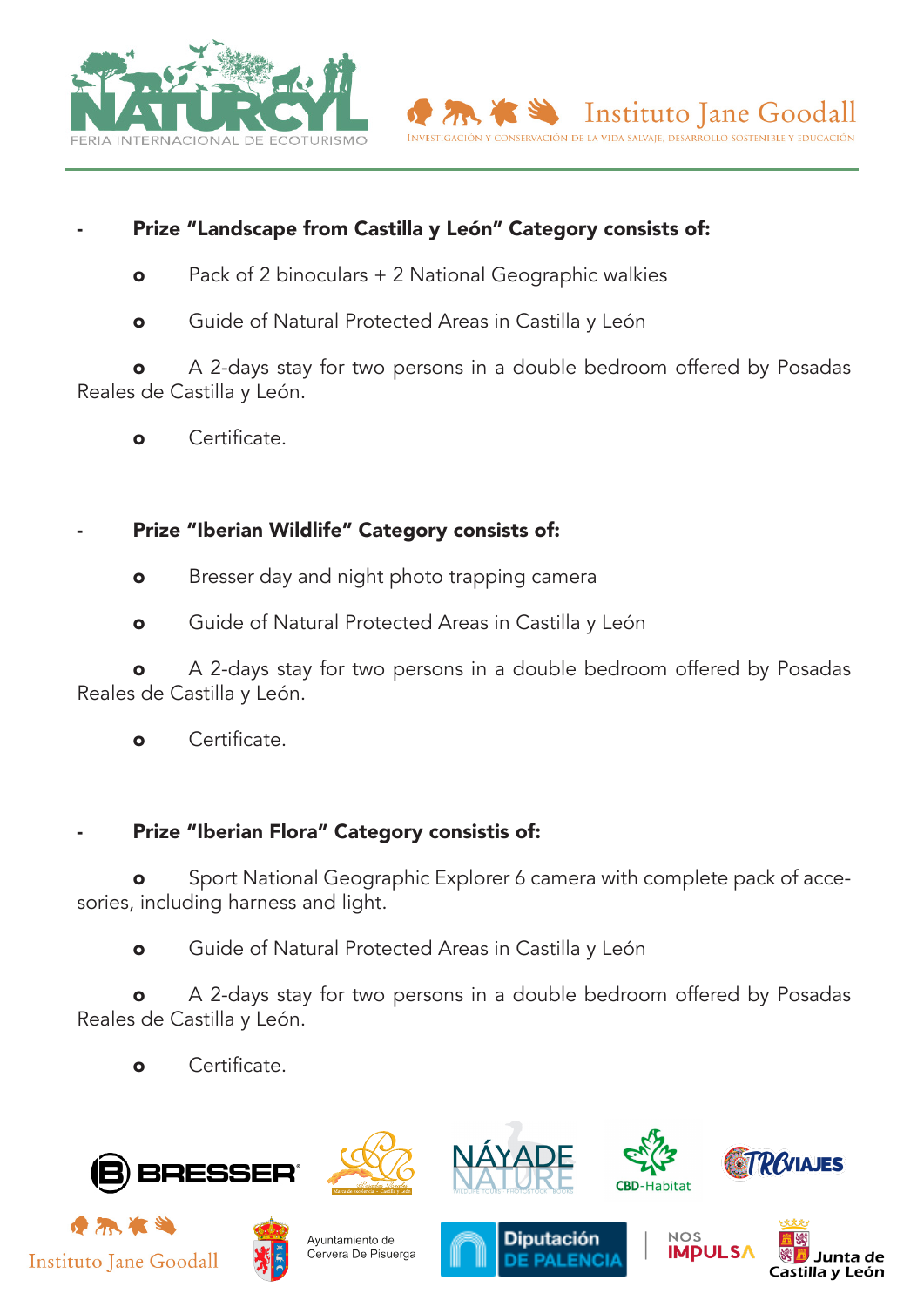



- **o** Bresser Tripod Pro photo & video.
- **o** Guide of Natural Protected Areas in Castilla y León

o A 2-days stay for two persons in a double bedroom offered by Posadas Reales de Castilla y León.

o Certificate.

#### Prize "Astronomy" Category:

o Bresser Terrestrial Telescope 20-60 x 85 + adaptator for cameras o Guide of Natural Protected Areas in Castilla y León

o A 2-days stay for two persons in a double bedroom offered by Posadas Reales de Castilla y León.

o Certificate.

Honour awards:

o Certificate









Instituto Jane Goodall

INVESTIGACIÓN Y CONSERVACIÓN DE LA VIDA SALVAJE, DESARROLLO SOSTENIBLE Y EDUCACIÓN









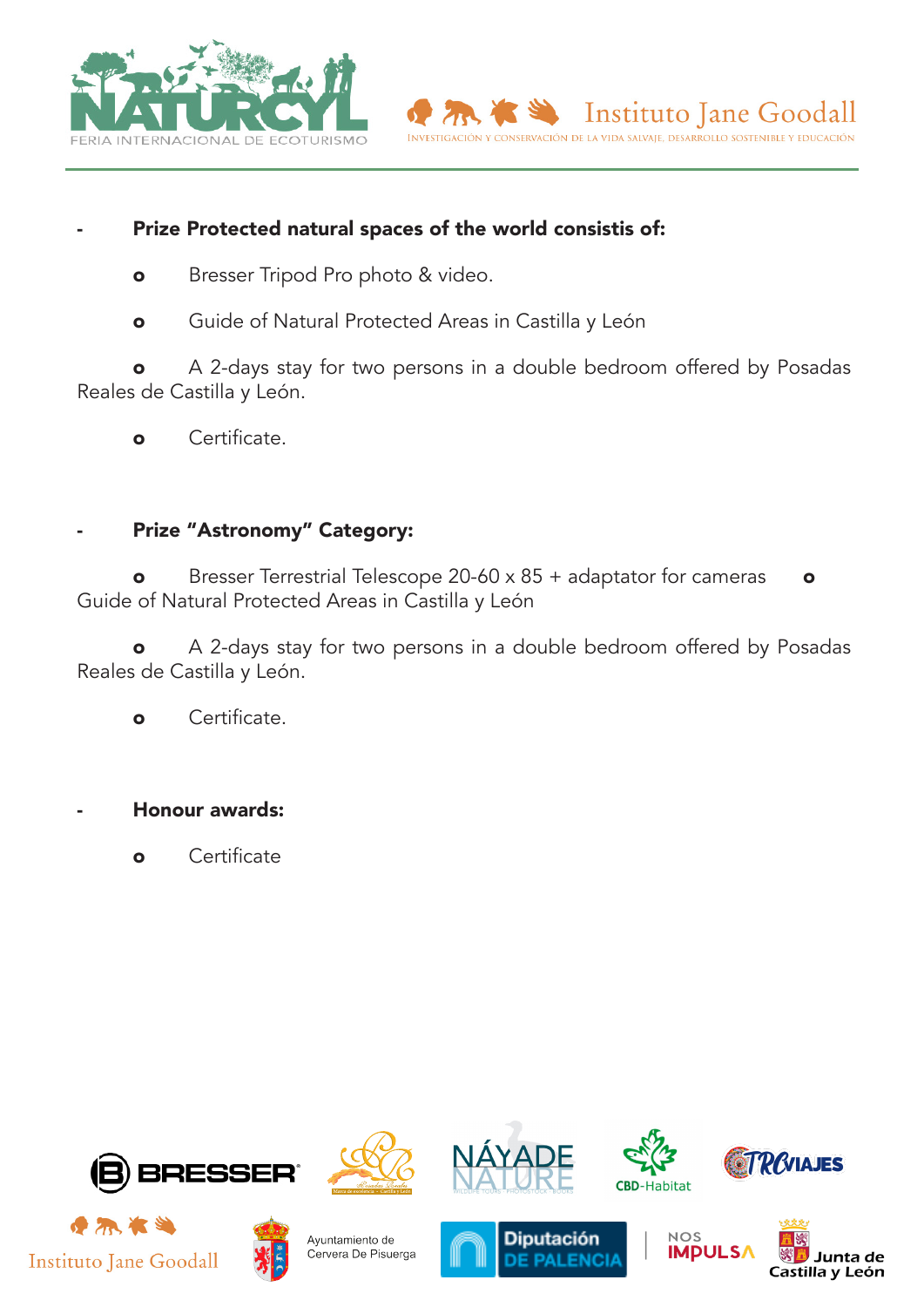



Every contestant should be the sole owner and author of each entry and the only owner of the property rights of the images submitted. Each entry should not infringe upon the property rights of any third person or entity.

Instituto Jane Goodall

INVESTIGACIÓN Y CONSERVACIÓN DE LA VIDA SALVAJE, DESARROLLO SOSTENIBLE Y EDUCACI

Shortlisted and winning photographers understand that any image submitted to the contest may be used by Naturcyl for marketing and promotional purposes in connection of the competition, always including the author's name. For other possible uses, related to Naturcyl's activities, the photographer would be asked for permission

Notwithstanding the foregoing, the authors of the images will retain full ownership of the copyright in each entry. Naturcyl will not accept any proposal of commercial use, reproduction or sale coming from a third party of the entries, neither of the photographers' personal data. The digital files will not be sent back, they will be deleted when the contest is finished.

All personal information provided by the photopgraphers will be used by the Organisation in accordance with its Privacy Policy (*Ley Orgánica* 15/1999, 13 December) and they will have the right of access, modify and cancel it.

# 7 - OTHER CONSIDERATIONS

Standard digital development adjustments and moderate cuttings of the images will be accepted, as well as photopgraphs obtained by multiple takings, use of HDR, panoramic pictures, photopgraphs transformed into black and white images and toning. Nevertheless, no image manipulations which make the final result show a different reality from the original one, or pictures which result from selective conversions of part of them, will be accepted.

By entering Naturcyl 2021 Photograph Contest participants hereby accept these competition rules.